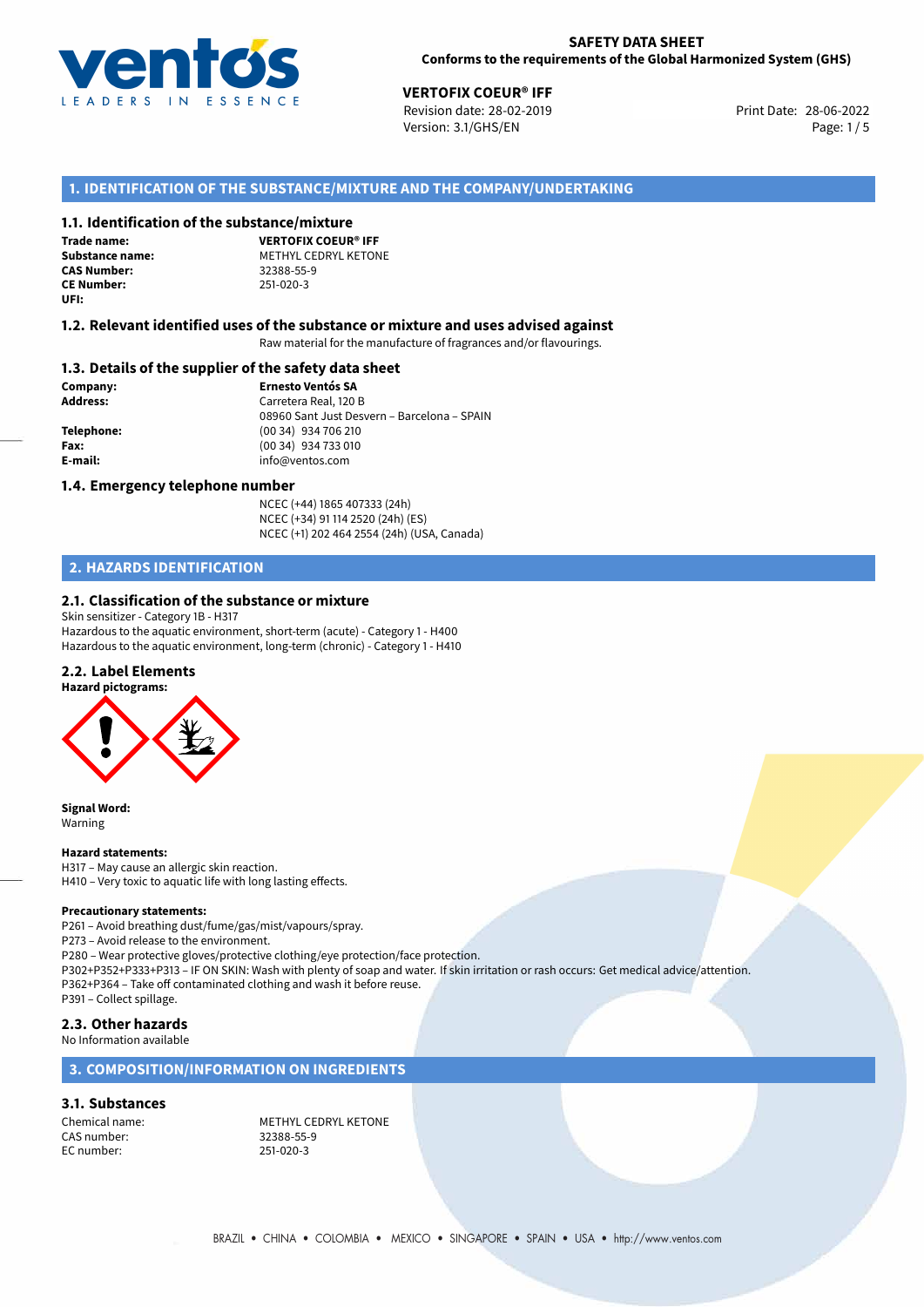

### **SAFETY DATA SHEET Conforms to the requirements of the Global Harmonized System (GHS)**

28-06-2022 **VERTOFIX COEUR® IFF** Revision date: 28-02-2019 Print Date: Version: 3.1/GHS/EN Page: 2 / 5

#### **Hazardous constituents:**

| <b>Chemical Name</b> | % (w/w)   | CAS No<br><b>EC No</b>  | <b>Classification according to GHS</b>                                                                                                                                                                                                             |
|----------------------|-----------|-------------------------|----------------------------------------------------------------------------------------------------------------------------------------------------------------------------------------------------------------------------------------------------|
| METHYL CEDRYL KETONE | $\geq$ 50 | 32388-55-9<br>251-020-3 | Acute Toxicity - Category 5 (oral) - H303<br>Skin sensitizer - Category 1B - H317<br>Hazardous to the aquatic environment, short-term (acute) - Category 1 - H400<br>Hazardous to the aquatic environment, long-term (chronic) - Category 1 - H410 |

[See the full text of the hazard statements in section 16.](#page-4-0)

# **3.2. Mixtures**

Not applicable.

# **4. FIRST-AID MEASURES**

### **4.1. Description of necessary first aid measures**

| Ingestion:    | Rinse mouth with water.                                                                                               |
|---------------|-----------------------------------------------------------------------------------------------------------------------|
|               | Obtain medical advice.                                                                                                |
|               | Keep at rest. Do not induce vomiting.                                                                                 |
| Eye contact:  | In case of contact with eyes, rinse immediately with plenty of water for at least 15 minutes and seek medical advice. |
| Inhalation:   | Remove person to fresh air and keep at rest.                                                                          |
|               | Seek immediate medical advice.                                                                                        |
| Skin contact: | Take off immediately all contaminated clothing.                                                                       |
|               | Thoroughly wash affected skin with soap and water.                                                                    |
|               | Seek medical attention if symptoms persist.                                                                           |

## **4.2. Most important symptoms and effects, both acute and delayed**

No information available.

# **4.3. Indication of any immediate medical attention and special treatment needed**

No information available.

# **5. FIRE-FIGHTING MEASURES**

#### **5.1. Extinguishing Media**

Water spray, carbon dioxide, dry chemical powder or appropriate foam. For safety reasons do not use full water jet.

#### **5.2. Special hazards arising from the substance or mixture**

Known or Anticipated Hazardous Products of Combustion: Emits toxic fumes under fire conditions.

#### **5.3. Advice for firefighters**

High temperatures can lead to high pressures inside closed containers. Avoid inhalation of vapors that are created. Use appropriate respiratory protection. Do not allow spillage of fire to be poured into drains or watercourses. Wear self-contained breathing apparatus and protective clothing.

# **6. ACCIDENTAL RELEASE MEASURES**

#### **6.1. Personal precautions, protective equipment and emergency procedures**

Evacuate surronding areas. Ensure adequate ventilation. Keep unnecessary and unprotected personnel from entering. Do not breathe vapor/spray. Avoid contact with skin and eyes. Information regarding personal protective measures: see section 8.

#### **6.2. Environmental precautions**

To avoid possible contamination of the environment, do not discharge into any drains, surface waters or groundwaters.

#### **6.3. Methods and materials for containment and cleaning up**

Cover with an inert, inorganic, non-combustible absorbent material (e.g. dry-lime, sand, soda ash). Place in covered containers using non-sparking tools and transport outdoors. Avoid open flames or sources of ignition (e.g. pilot lights on gas hot water heater). Ventilate area and wash spill site after material pickup is complete.

#### **6.4. Reference to other sections**

Information regarding exposure controls, personal protection and disposal considerations can be found in sections 8 and 13.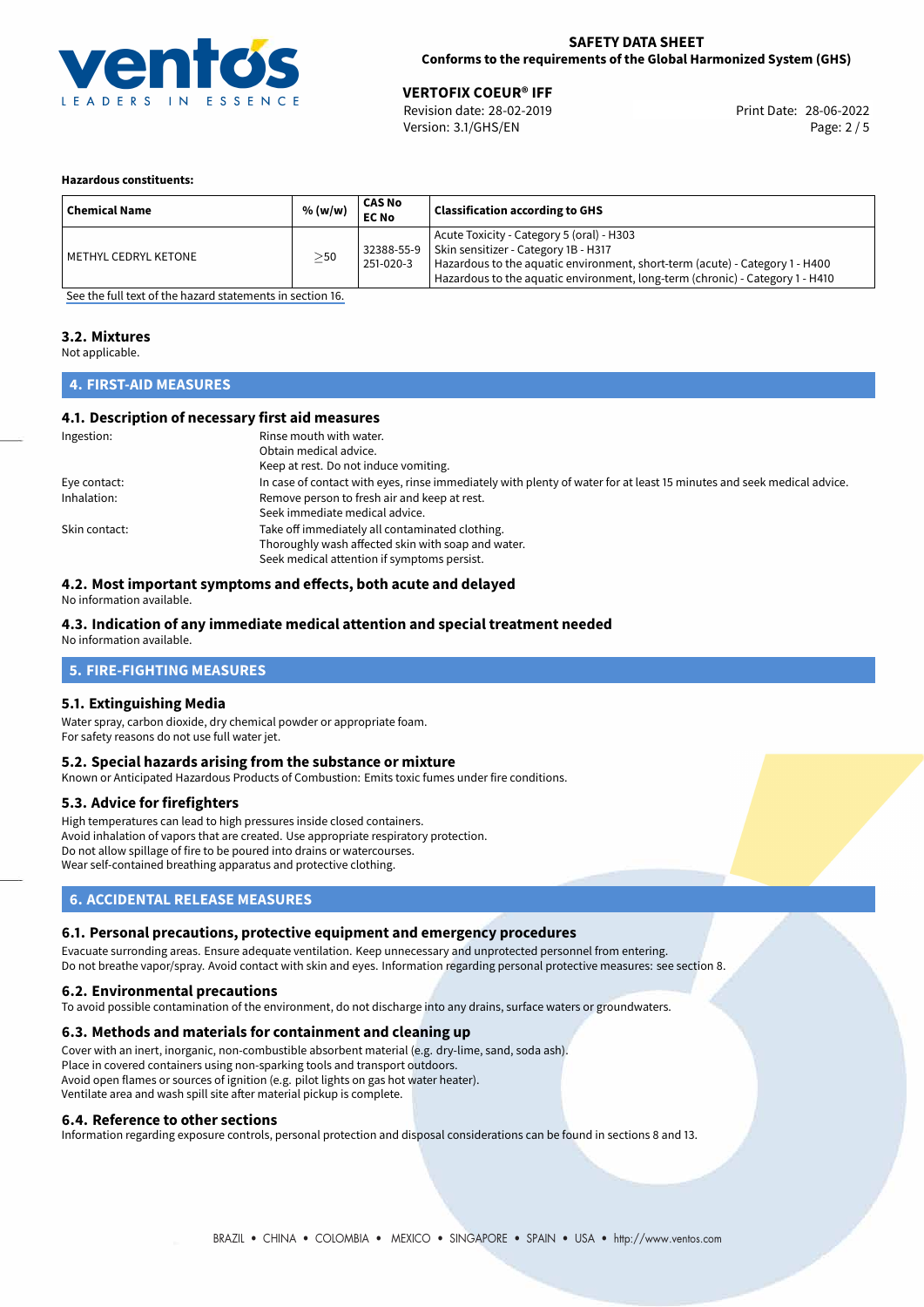

28-06-2022 **VERTOFIX COEUR® IFF** Revision date: 28-02-2019 Print Date: Version: 3.1/GHS/EN Page: 3 / 5

# **7. HANDLING AND STORAGE**

### **7.1. Precautions for safe handling**

Do not store or handle this material near food or drinking water. Do not smoke. Avoid contact with the eyes, skin and clothing. Wear protective clothing and use glasses. Observe the rules of safety and hygiene at work. Keep in the original container or an alternative made from a compatible material.

# **7.2. Conditions for safe storage, including any incompatibilities**

Store in tightly closed and preferably full containers in a cool, dry and ventilated area, protected from light. Keep away from sources of ignition (e.g. hot surfaces, sparks, flame and static discharges). Keep away from incompatible materials (see section 10).

#### **7.3. Specific end use(s)**

No information available.

**8. EXPOSURE CONTROLS AND PERSONAL PROTECTION**

#### **8.1. Control parameters**

Components with occupational exposure limits: None known.

#### **8.2. Exposure controls**

Measures should be taken to prevent materials from being splashed into the body. Provide adequate ventilation, according to the conditions of use. Use a mechanical exhaust if required.

#### **8.3. Individual protection measures, such as personal protective equipment**

| Eye/Face protection:             | Chemical safety goggles are recommended. Wash contaminated goggles before reuse.                                                            |  |  |  |  |
|----------------------------------|---------------------------------------------------------------------------------------------------------------------------------------------|--|--|--|--|
| Hand Protection:                 | Chemical-resistant gloves are recommended. Wash contaminated gloves before reuse.                                                           |  |  |  |  |
| Body protection:                 | Personal protective equipment for the body should be selected based on the task being performed and the risks<br>involved.                  |  |  |  |  |
| Respiratory Protection:          | In case of insufficient ventilation, use suitable respiratory equipment.                                                                    |  |  |  |  |
| Environmental exposure controls: | Emissions from ventilation or process equipment should be checked to ensure they comply with environmental<br>protection legislation.       |  |  |  |  |
|                                  | In some cases, filters or engineering modifications to the process equipment will be necessary to reduce emissions to<br>acceptable levels. |  |  |  |  |
|                                  |                                                                                                                                             |  |  |  |  |

# **9. PHYSICAL AND CHEMICAL PROPERTIES**

### **9.1. Information on basic physical and chemical properties**

| Appearance:                            | Liquid                    |
|----------------------------------------|---------------------------|
| Colour:                                | Conforms to standard      |
| Odour:                                 | Conforms to standard      |
| Odour theshold:                        | Not determined            |
| pH:                                    | Not determined            |
| Melting point/freezing point:          | Not determined            |
| Boling point/boiling range (°C):       | Not determined            |
| Flash point:                           | $100^{\circ}$ C           |
| Evaporation rate:                      | Not determined            |
| Flammability:                          | Not determined            |
| Lower flammability/Explosive limit:    | Not determined            |
| Upper flammability/Explosive limit:    | Not determined            |
| Vapour pressure:                       | Not determined            |
| Vapour Density:                        | Not determined            |
| Density:                               | $0,997-1,007$ g/mL (20°C) |
| Relative density:                      | $0,997 - 1,007$ (20°C)    |
| Water solubility:                      | <b>INSOLUBLE IN WATER</b> |
| Solubility in other solvents:          | <b>SOLUBLE IN ETHANOL</b> |
| Partition coefficient n-octanol/water: | Not determined            |
| Auto-ignition temperature:             | Not determined            |
| Decomposition temperature:             | Not determined            |
| Viscosity, dynamic:                    | Not determined            |
| Viscosity, kinematic:                  | Not determined            |
| Explosive properties:                  | Not determined            |
| Oxidising properties:                  | <b>NONE EXPECTED</b>      |
|                                        |                           |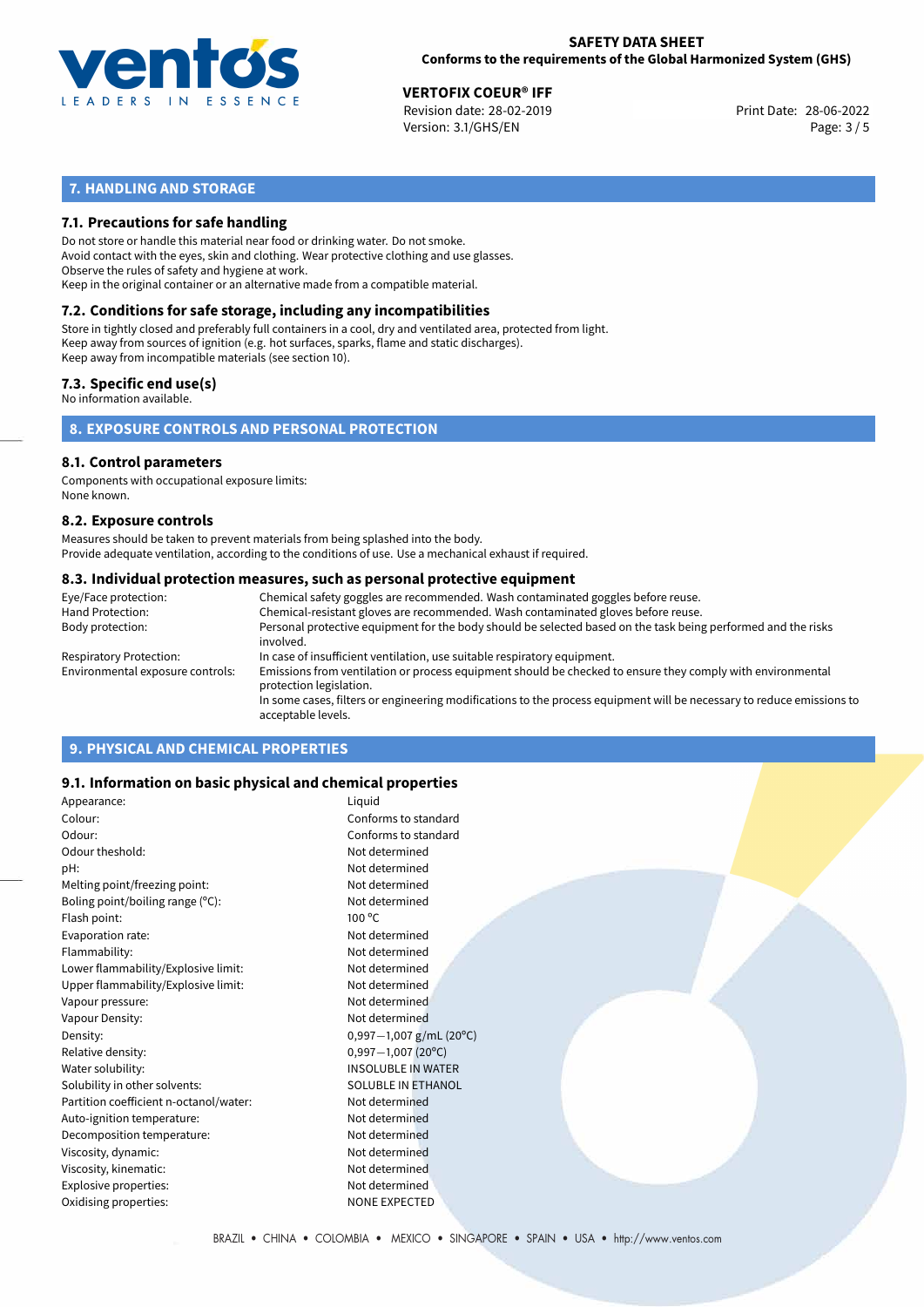

28-06-2022 **VERTOFIX COEUR® IFF** Revision date: 28-02-2019 Print Date: Version: 3.1/GHS/EN Page: 4 / 5

# **10. STABILITY AND REACTIVITY**

#### **10.1. Reactivity**

No hazardous reactions if stored and handled as prescribed/indicated.

#### **10.2. Chemical stability**

The product is stable if stored and handled as prescribed/indicated.

#### **10.3. Possibility of hazardous reactions**

No hazardous reactions if stored and handled as prescribed/indicated.

#### **10.4. Conditions to Avoid**

Conditions to Avoid: Excessive heat, flame or other ignition sources.

#### **10.5. Incompatible materials**

Avoid contact with strong acids and bases and oxidizing agents.

#### **10.6. Hazardous decomposition products**

During combustion may form carbon monoxide and unidentified organic compounds.

# **11. TOXICOLOGICAL INFORMATION**

| <b>Acute toxicity</b>             | Based on the data available, the criteria for classification are not met. |  |  |
|-----------------------------------|---------------------------------------------------------------------------|--|--|
| Skin corrosion/irritation         | Based on the data available, the criteria for classification are not met. |  |  |
| Serious eye damage/irritation     | Based on the data available, the criteria for classification are not met. |  |  |
| Respiratory or skin sensitisation | May cause an allergic skin reaction.                                      |  |  |
| Germ cell mutagenicity            | Based on the data available, the criteria for classification are not met. |  |  |
| Carcinogenicity                   | Based on the data available, the criteria for classification are not met. |  |  |
| <b>Reproductive toxicity</b>      | Based on the data available, the criteria for classification are not met. |  |  |
| <b>STOT-single exposure</b>       | Based on the data available, the criteria for classification are not met. |  |  |
| <b>STOT-repeated exposure</b>     | Based on the data available, the criteria for classification are not met. |  |  |
| <b>Aspiration hazard</b>          | Based on the data available, the criteria for classification are not met. |  |  |

### **12. ECOLOGICAL INFORMATION**

#### **12.1. Toxicity**

**Assessment:** Very toxic to aquatic life with long lasting effects. **Experimental/calculated data:** No information available.

**12.2. Degradability** Biodegradation : Not readily biodegradable.

# **12.3. Bioaccumulative potential**

No information available.

**12.4. Soil mobility** No information available.

### **12.5. Other adverse effects**

See also sections 6, 7, 13 and 15 Do not allow to get into waste water or waterways.

### **13. DISPOSAL CONSIDERATIONS**

#### **13.1. Waste treatment methods**

Dispose of in accordance with national and local environmental regulations.